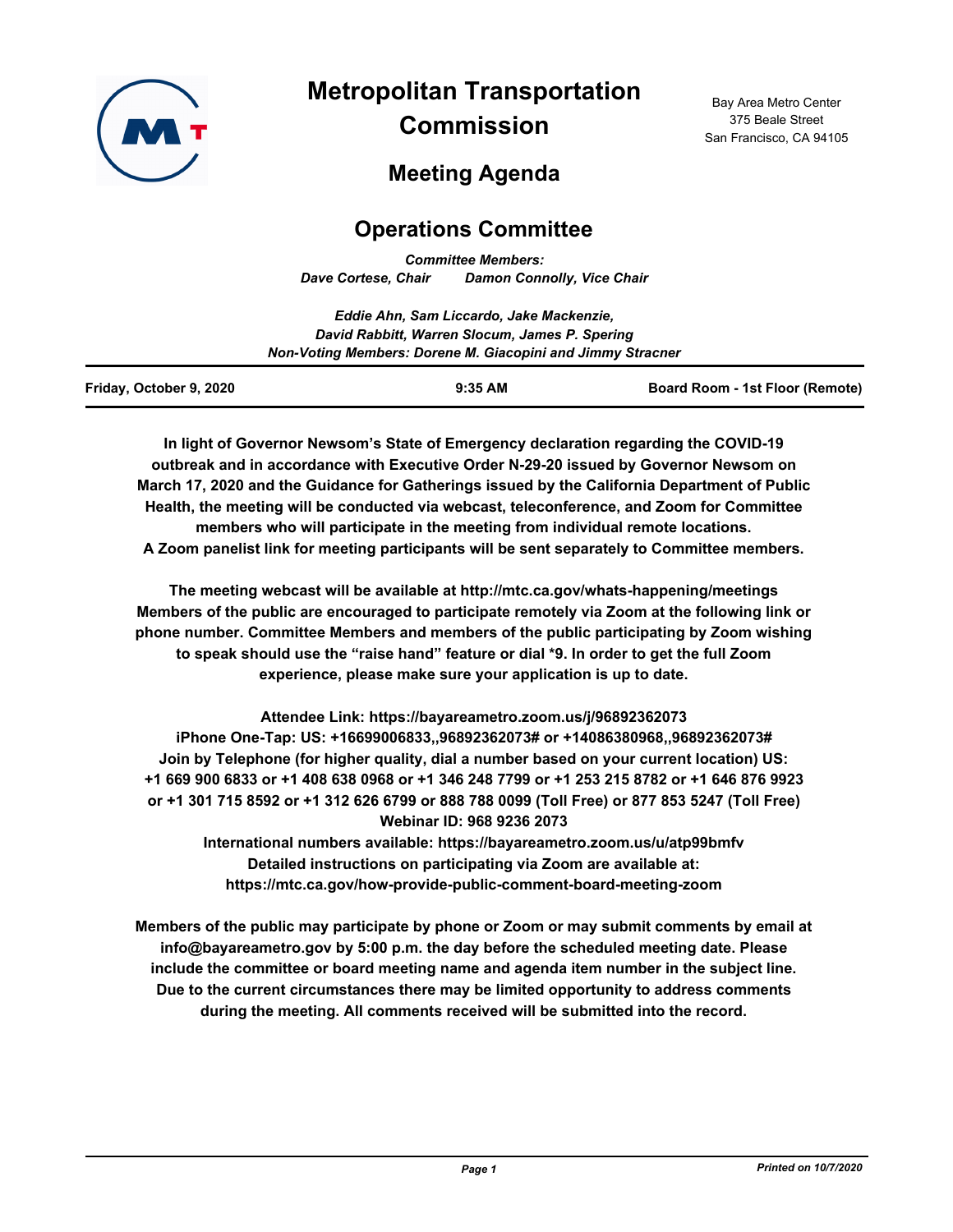#### **1. Roll Call / Confirm Quorum**

*Quorum: A quorum of this committee shall be a majority of its regular non-ex-officio voting members (5).*

# **2. Pledge of Allegiance**

## **3. Compensation Announcement – Clerk of the Committee**

### **4. Consent Calendar**

| 4a. | 20-1360             | Minutes of the September 11, 2020 Meeting                                                                                                                           |
|-----|---------------------|---------------------------------------------------------------------------------------------------------------------------------------------------------------------|
|     | Action:             | <b>Committee Approval</b>                                                                                                                                           |
|     | <b>Attachments:</b> | 4a OPS Minutes Sept 2020.pdf                                                                                                                                        |
| 4b. | 20-1361             | Contract - Bay Area Regional Intelligent Transportation Systems (ITS)<br>Architecture Redevelopment and Management: Kimley-Horn and<br>Associates, Inc. (\$350,000) |
|     | Action:             | <b>Committee Approval</b>                                                                                                                                           |
|     | Presenter:          | Nisar Ahmed                                                                                                                                                         |
|     | Attachments:        | 4b Contract ITS Architecture.pdf                                                                                                                                    |
| 4c. | 20-1362             | Clipper® Contract Amendment - Public Education and Outreach: MIG, Inc.<br>(\$1,800,000)                                                                             |
|     | <b>Action:</b>      | <b>Committee Approval</b>                                                                                                                                           |
|     | <b>Presenter:</b>   | Lysa Hale                                                                                                                                                           |
|     | <b>Attachments:</b> | 4c Contract Amendment MIG Inc.pdf                                                                                                                                   |
| 4d. | 20-1365             | <b>Contract Amendment - Regional Transportation Emergency Preparedness</b><br>Support: URS Corp. (\$450,000)                                                        |
|     | <b>Action:</b>      | <b>Committee Approval</b>                                                                                                                                           |
|     | Presenter:          | <b>Stephen Terrin</b>                                                                                                                                               |
|     | <b>Attachments:</b> | 4d Contract Amendment URS Corp.pdf                                                                                                                                  |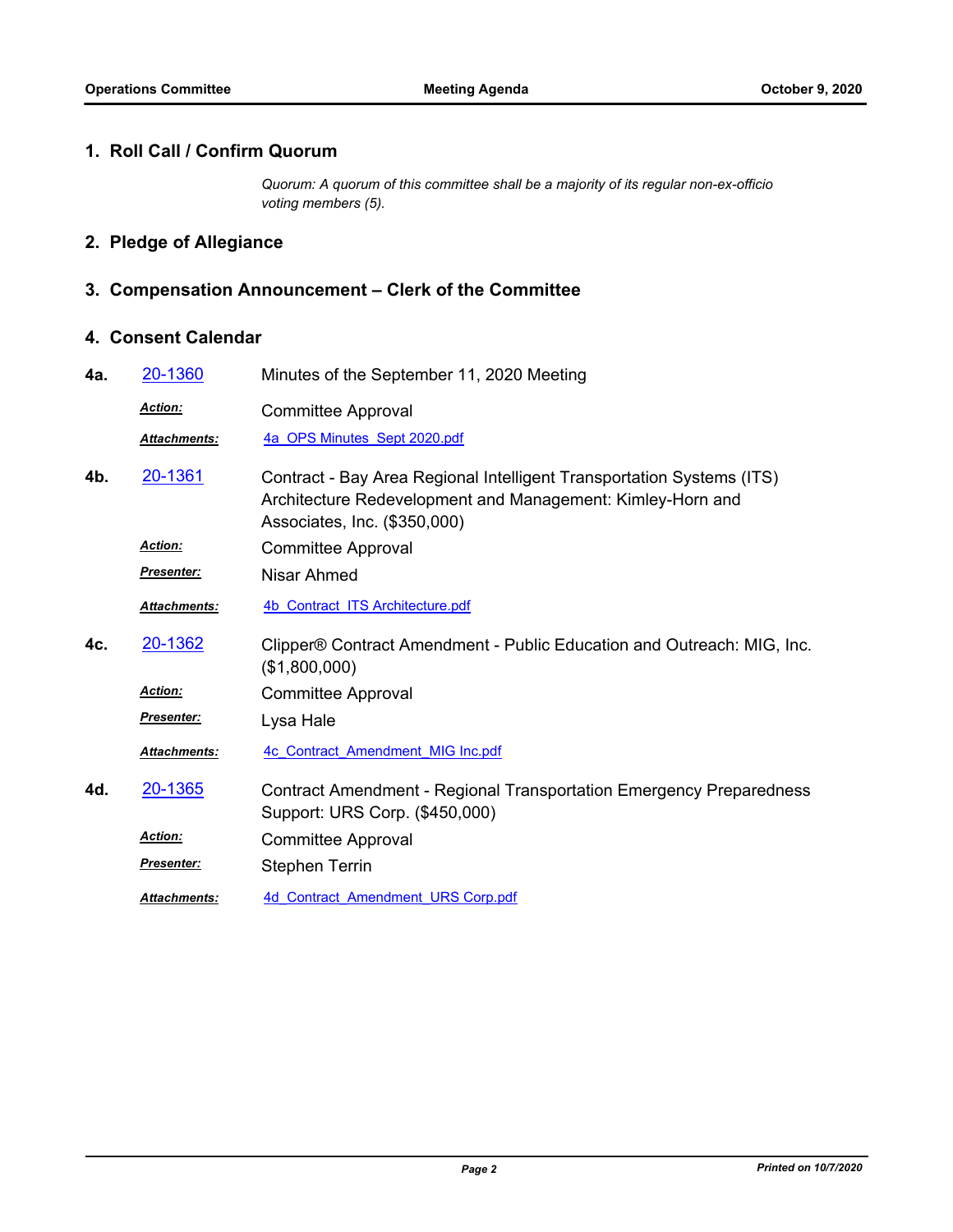### **5. Approval**

| 5а.            | 20-1364<br>Contracts - Freeway Service Patrol Towing Services: Ayub Azam Dba<br>AM/PM Tow, Atlas Towing Services Inc., Bay Area Tow Inc., Campbell<br>Collision Center Inc. Dba Bob's Towing Services, C&M Towing Recovery<br>Inc. Dba C&M Towing, Campbell's Towing Inc., Island Auto Towing, NEL<br>Trucks Inc. Dba Nelsons Towing Service, Pizzagoni Family Inc. Dba<br>Pizzagoni's Towing (\$32,130,000) |                                                                                            |
|----------------|--------------------------------------------------------------------------------------------------------------------------------------------------------------------------------------------------------------------------------------------------------------------------------------------------------------------------------------------------------------------------------------------------------------|--------------------------------------------------------------------------------------------|
|                |                                                                                                                                                                                                                                                                                                                                                                                                              | Contracts - Freeway Service Patrol Towing Services: Various Contractors<br>(\$32,130,000). |
|                | <b>Action:</b>                                                                                                                                                                                                                                                                                                                                                                                               | <b>Committee Approval</b>                                                                  |
|                | <b>Presenter:</b>                                                                                                                                                                                                                                                                                                                                                                                            | Giovanni DiFabio                                                                           |
|                | Attachments:                                                                                                                                                                                                                                                                                                                                                                                                 | 5a Contract Freeway Service Patrol Biennial Procurement.pdf                                |
| 6. Information |                                                                                                                                                                                                                                                                                                                                                                                                              |                                                                                            |
| 6а.            | 20-1366                                                                                                                                                                                                                                                                                                                                                                                                      | Clipper®: Next-Generation System Update                                                    |

Update on the development of the next-generation Clipper® system.

| Action: | Information |
|---------|-------------|
|         |             |

**Presenter: Carol Kuester** 

*Attachments:* [6a\\_Clipper-Next-Generation System Update.pdf](http://mtc.legistar.com/gateway.aspx?M=F&ID=8a741d4c-3fa4-452d-913f-18d6d5fe0476.pdf)

Clipper® START Update **6b.** [20-1367](http://mtc.legistar.com/gateway.aspx?m=l&id=/matter.aspx?key=21232)

Update on the Clipper START Means-Based Transit Discount Program.

*Action:* Information

*Presenter:* Lysa Hale

Attachments: 6b Update on Clipper START.pdf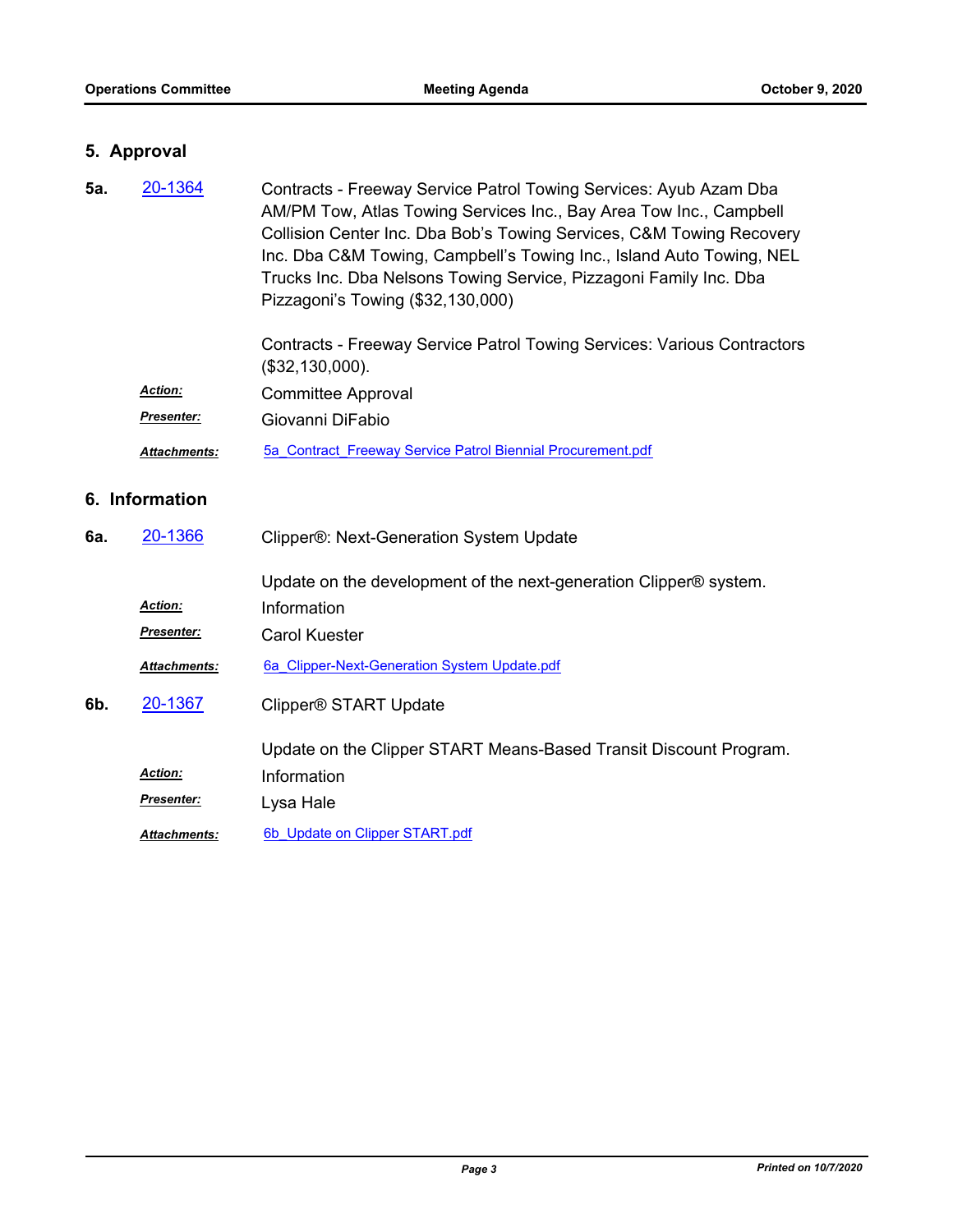| 20-1397<br>6c. |                     | Bay Area Express Lanes Strategic Plan - Approaches to Minimize<br>Greenhouse Gas Emissions While Completing the Regional Express<br>Lanes Network                                                                                                                                                                                                                                                                                                                                            |
|----------------|---------------------|----------------------------------------------------------------------------------------------------------------------------------------------------------------------------------------------------------------------------------------------------------------------------------------------------------------------------------------------------------------------------------------------------------------------------------------------------------------------------------------------|
|                |                     | Update on the Bay Area Express Lanes Strategic Plan and presentation of<br>approaches to minimize Express Lane Network Project increases in<br>greenhouse gas emissions or vehicle miles traveled to be described in a<br>forthcoming white paper. Discussion of trade-offs between express lane<br>projects that convert existing travel lanes compared to those that construct<br>new capacity to fill gaps and complete the network. Report on<br>recommendations for the Strategic Plan. |
|                | <b>Action:</b>      | Information                                                                                                                                                                                                                                                                                                                                                                                                                                                                                  |
|                | <b>Presenter:</b>   | Jim Macrae                                                                                                                                                                                                                                                                                                                                                                                                                                                                                   |
|                | <b>Attachments:</b> | 6c Update on Exp Lane Strategic Plan-GHG white paper.pdf                                                                                                                                                                                                                                                                                                                                                                                                                                     |

#### **7. Public Comment / Other Business**

*Committee Members and members of the public participating by Zoom wishing to speak should use the "raise hand" feature or dial \*9.*

#### **8. Adjournment / Next Meeting**

**The next meeting of the Operations Committee will be Friday, November 6, 2020 at 9:35 a.m. remotely and by webcast as appropriate depending on the status of any shelter in place orders. Any changes to the schedule will be duly noticed to the public.**